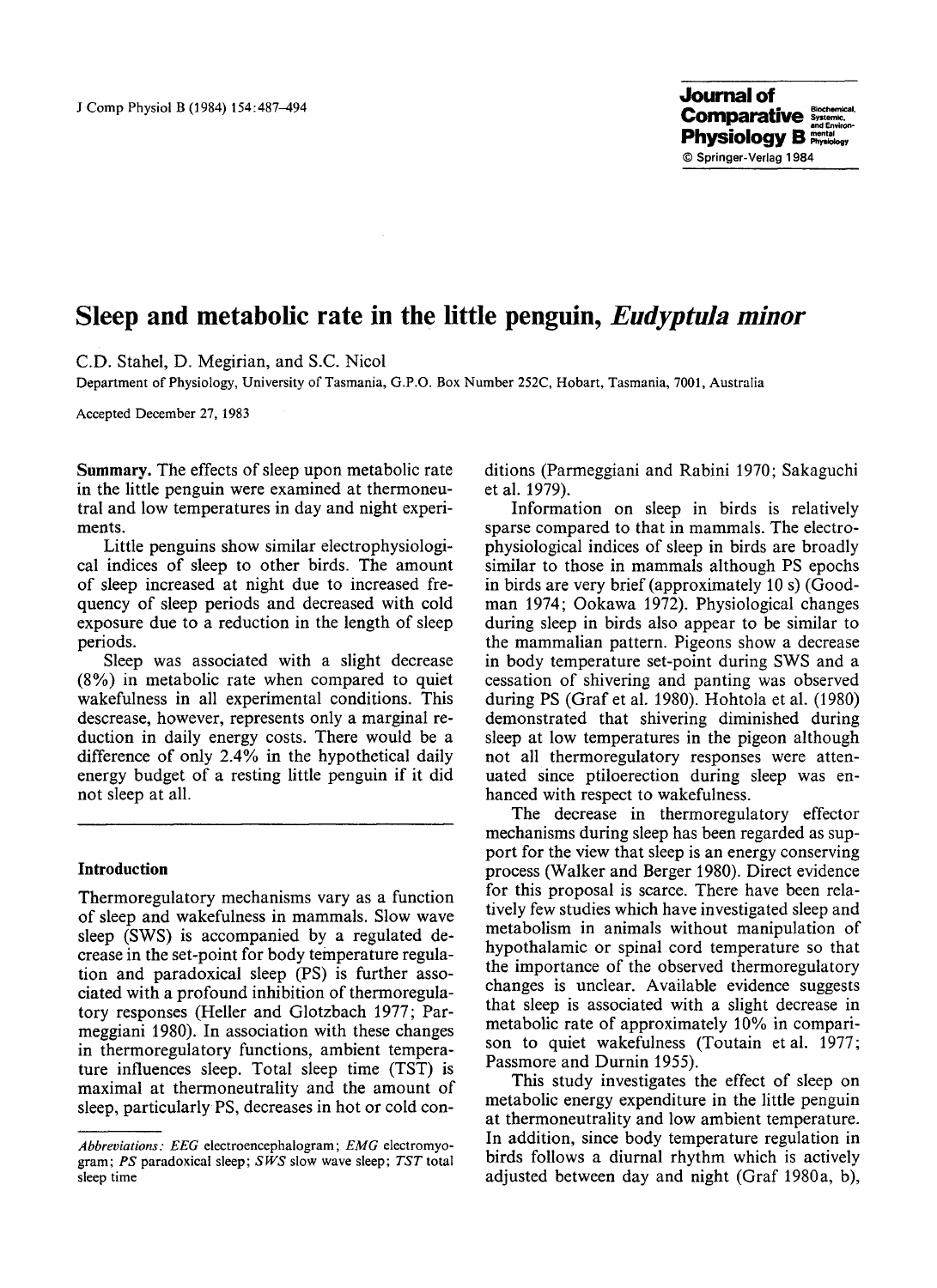the influence of sleep upon this cycle was examined.

#### **Materials and methods**

The five penguins used in this study were maintained under the same conditions as reported previously (Stahel and Nicol 1982). Mean body weight during experiments was  $0.96 \pm 0.11$  kg. Penguins were released at the capture site on completion of experiments.

Electrodes were implanted under halothane anaesthesia for chronic recordings of electrophysiological indices of sleep and wakefulness. EEG (electroencephalogram) electrodes were made from stainless steel or goldplated brass wood screws. These were implanted in the skull above the dura of the Wulst to record bipolar electrical activity of the brain. Electro-oculogram electrodes monitored eye movements. These electrodes consisted of fine copper or stainless steel wires inserted under the inner and outer canthus of one eye or under the outer canthus of both eyes. EMG (electromyogram) electrodes were used in two penguins to record dorsal neck muscle activity. The electrodes were made from fine multistrand insulated stainless steel wires joined at the end by a ball of dental cement. A small area of teflon insulation was removed from each wire near the junction. Lead wires from recording sites were soldered to a multipin socket which was mounted on the skull with dental acrylic cement. Electrodes remained in place for two months and were removed from each bird when they became loose, presumably due to bone absorption around the screws. At least one week was allowed following surgery before experiments commenced.

Electrophysiological parameters were recorded on a Grass model 79D polygraph via a braided cable and slip ring connector. Chart speed was 5 mm/s. Polygraph records were scored in 5 s periods for sleep/wakefulness analysis and each minute for comparison with metabolic records. Data from two penguins were also recorded on magnetic tape for subsequent analysis of EEG characteristics.

Oxygen consumption and carbon dioxide production were measured with a fast response open circuit system to avoid mixing air samples from different states of consciousness. The metabolic chamber consisted of a seven litre coffee tin immersed in brine, the temperature of which was controlled by circulation through a heater/cooler unit. Room air was drawn through the chamber with a Thomas compressor and the airflow rate  $(7.93 \pm 1.45 \frac{1}{\text{min}})$  measured with a calibrated Gilmont flowmeter. The outlet air was dried with silica gel and passed to the sample channel of a Servomex OA 184 oxygen analyzer. Atmospheric air simultaneously passed through a flowmeter and silica gel to the reference channel of the analyzer. Dry outlet air was also drawn through a Beckman LB-2 Medical Gas Analyzer for measuring carbon dioxide production. Outputs from the gas analyzers were separately recorded on a Rikadenki recorder with 1% full scale deflections.

The expected time lag for a stepwise change in  $V_{\text{O}_2}$  or  $V_{\text{CO}_2}$ . was calculated from the equation of Christenson (1947, quoted by Westerterp 1977):

$$
Q/P = 1 - e^{(-Ft/V)}
$$

where  $Q/P$  = the ratio of change in amount of  $O_2$  or CO<sub>2</sub> carried off to the change in oxygen consumption or carbon dioxide production (l/min);  $F = \text{air flow (l/min)}$ ;  $V = \text{net volume (l)}$ ; and  $t =$  time after start of change (min).

The volume of the chamber and airlines in the system was 9.23 1 and the volume of a one kg penguin was calculated by displacement to be approximately 1.3 1. Hence a 95% response could be expected in three minutes and a 98% response in four minutes after a stepwise change in expired gases in the system. From these estimated equilibration times the first three minutes of metabolic record after a change of state of consciousness were ignored to account for lag time in the system.

Metabolic records were scored for sleep or wakefulness from polygraphic recordings and the mean concentration of expired gases in sample periods determined by tracing the record onto standard weight paper which was weighed to the nearest 0.1 mg. Metabolic records were considered acceptable for analysis if (excluding lag time) they showed five minutes or more of continuous sleep or quiet wakefulness. Due to the very short period of PS episodes, it was not possible to distinguish PS from SWS in metabolic analysis and hence sleep was considered as a single state.

Sleep-waking patterns and metabolic rates were measured at thermoneutrality  $(21.3 \pm 2.7 \degree C)$  and in cold conditions  $(-1.8 \pm 2.2 \text{ °C})$ . No experiments were attempted above the upper critical temperature since little penguins cannot withstand prolonged exposure to heat stress (Stahel and Nicol 1982). During day experiments an equilibration time of at least one hour at thermoneutrality and two hours in the cold was allowed before data were collected. Penguins were fed in the afternoon before an experiment commenced the following day. Measurements from day experiments were taken from 12:00 to 16:00 h. For night experiments penguins were introduced to the chamber at 17:00 h and data collected for a four hour period at least two hours after dusk. Illumination in night experiments was provided by a dim red light above the recording instruments.

Sleep characteristics and sleep patterns from each experimental condition were compared by two-way analyses of variance with unequal but proportional subclasses. Metabolic data for sleep and wakefulness in each experiment was averaged and compared with paired  $t$ -tests.

#### **Results**

Polygraphic indices of sleep and wakefulness in the little penguin are shown in Fig. 1. Wakefulness was characterized by frequent eye movements and low voltage, relatively high frequency EEG activity (50  $\mu$ V, 13–17 Hz) interspersed with bursts of slow waves  $(130-180 \,\mu\text{V}, 8-12 \,\text{Hz})$ . Slow waves were more prominent during quiet wakefulness.

Penguins in their enclosure were observed to sleep either standing or lying down with the head retracted into the body and the beak pointing slightly upwards in each case. Due to the small size of the metabolic chamber, the penguins slept upright during experiments. Polygraphic records of SWS (Fig. 1 B) showed no eye movements apart from small voltage fluctuations probably associated with contraction of the nictitating membrane. The EEG was characterized by synchronous activity of high voltage, relatively slow waves  $(100-200 \,\mu\text{V}, 8-12 \,\text{Hz})$ . Paradoxical sleep episodes of short duration were interspersed throughout SWS. These epochs were identified by clustered eye movements and desynchronized EEG patterns which resembled those seen during active wakefulness ( $<$  50  $\mu$ V, 13-14 Hz).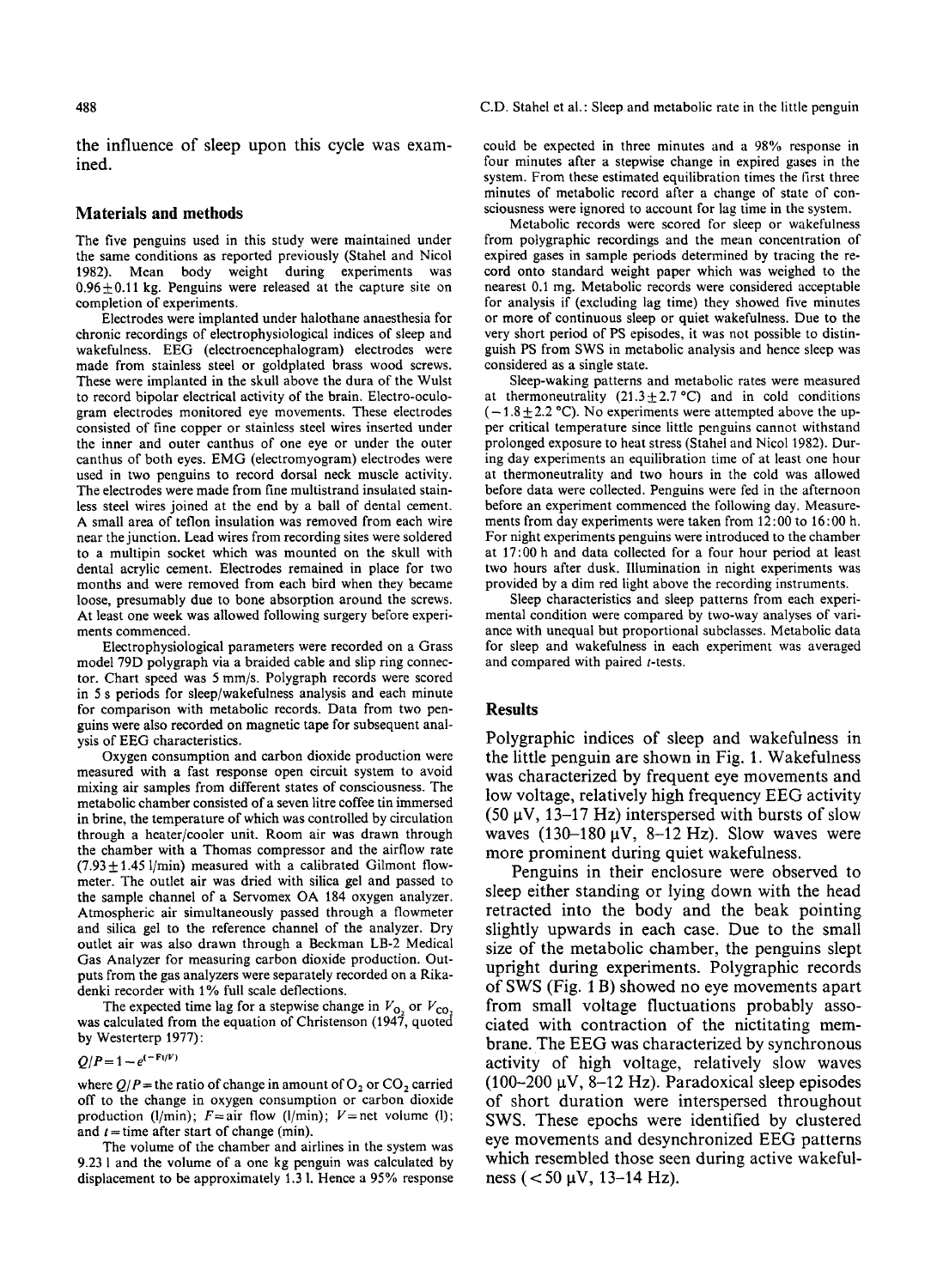C.D. Stahel et al. : Sleep and metabolic rate in the little penguin 489



Fig. 1 A, B. Polygraphic indices of sleep and wakefulness in the little penguin. A Wakefulness. B Slow wave sleep interrupted by an episode of paradoxical sleep. *EOG* electro-oculogram measuring eye muscle activity; *EEG* electroencephalogram measuring surface electrical activity of the forebrain



Fig. 2A, B. Sleep-waking patterns of a little penguin during four hour polygraph recordings. Each minute was scored as either wakefulness or sleep (slow wave sleep plus paradoxical sleep). A Thermoneutrality. B Cold exposure. Areas shaded black represent periods of sleep

Neck muscle activity correlated poorly with sleep and wakefulness. Although EMG bursts were associated with activity during wakefulness, the EMG was isotonic during quiet wakefulness and SWS. PS episodes occasionally showed a decrease in muscle tone but more often EMG bursts due to jerks of the head were observed.

# *Sleep-waking patterns*

The amount of sleep observed in the little penguin varied as a function of its circadian rhythm and ambient temperature. Figure 2 shows the temporal sequence and amount of sleep in the same penguin in each experimental condition.

There was no significant difference between the duration of SWS and PS episodes with day and



Fig. 3A-C. Mean characteristics of sleep in the little penguin from four-hour recordings at thermoneutral and cold temperatures in day and night experiments. A Amount of sleep. B Duration of sleep periods. C Frequency of sleep periods. Standard deviations are shown by vertical lines. Each bar represents 8 experiments at thermoneutrality and 4 experiments in cold temperatures



Fig. 4. Record of metabolic rate during sleep and wakefulness in a little penguin at night in cold conditions. Areas shaded black represent periods of sleep. Note effects of activity upon metabolic rate

night recordings at different temperatures. The mean length  $(\pm SD)$  of SWS episodes from all conditions was  $41.7 \pm 8.60$  s (n=24) and the mean length of PS episodes was  $8.3 + 0.96$  s. The relative proportions of SWS and PS within sleep also did not significantly differ with day and night and temperature. Mean percentage of PS to total sleep time from all conditions was  $16.2 \pm 4.74$ .

Figure 3 shows the amount of sleep, the duration and frequency of sleep periods of little penguins derived from four hour polygraphic recordings during day and night experiments in thermoneutral and cold temperatures. Total sleep time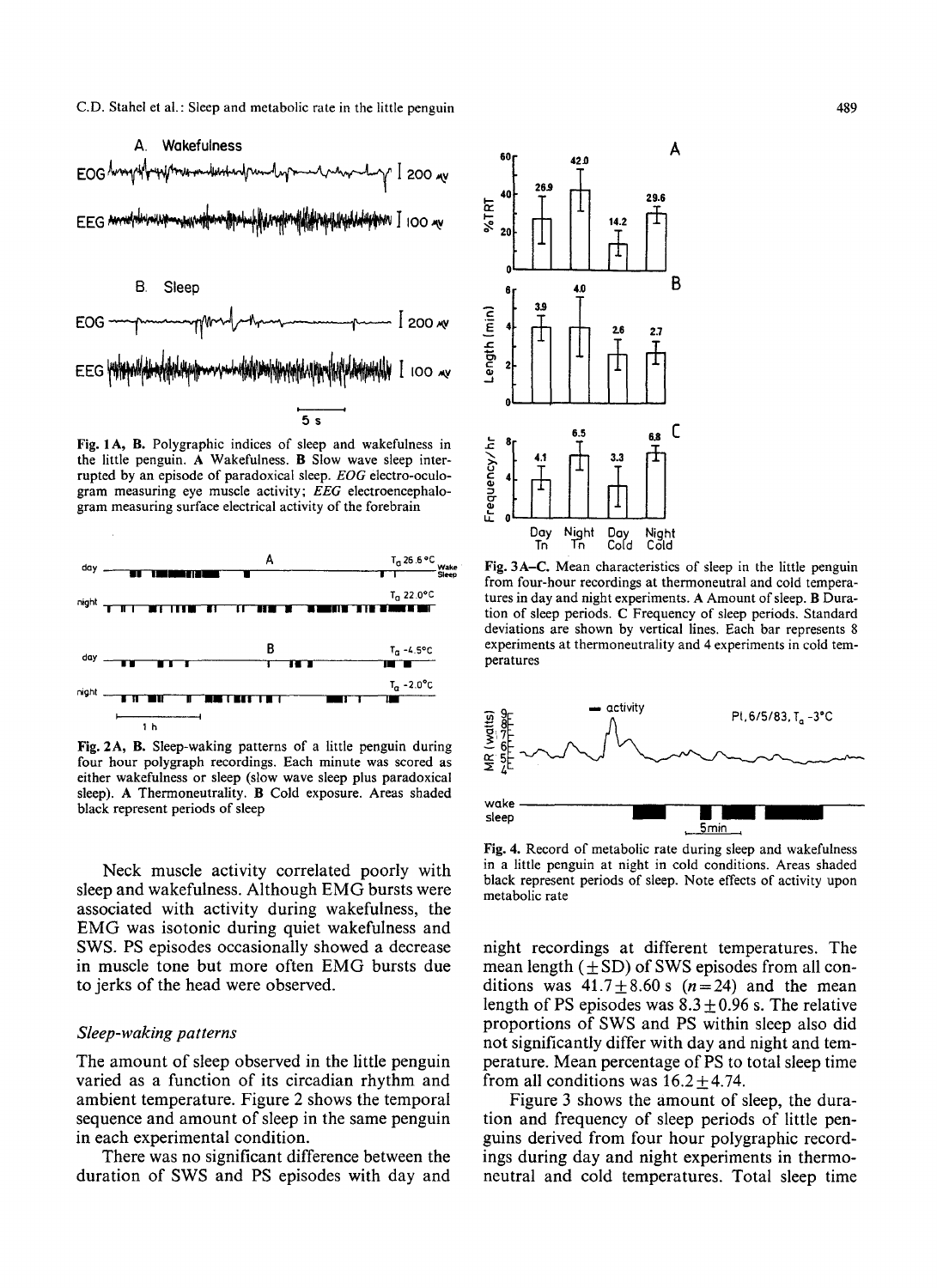|                         | Sleep <sup>a</sup> | Wakefulness <sup>a</sup> | $\triangle M$ R <sup>b</sup> | % Wakefulness <sup>e</sup> | Probability                   |
|-------------------------|--------------------|--------------------------|------------------------------|----------------------------|-------------------------------|
| Day, thermoneutrality   | $3.87 + 0.54$      | $4.18 + 0.44$            | $-0.31$                      | 92.6                       | $(t=3.10, n=8, P<0.02)$       |
| Night, thermoneutrality | $3.50 + 0.48$      | $3.74 + 0.59$            | $-0.24$                      | 93.6                       | $(t=2.66, n=6, P<0.05)$       |
| Day, cold               | $5.49 + 0.90$      | $5.89 + 0.77$            | $-0.40$                      | 93.2                       | $(t=4.52, n=6, P<0.01)$       |
| Night, cold             | $5.00 + 0.76$      | $5.54 + 0.66$            | $-0.54$                      | 90.3                       | $(t = 5.75, n = 4, P < 0.02)$ |

Table 1. Metabolic rate (Watts) of little penguins during sleep and quiet wakefulness at thermoneutral and cold temperatures in day and night experiments

 $Mean \pm standard deviation$ 

 $\Delta MR$  = sleep – wake

 $\degree$  % Wakefulness = sleep/wakefulness  $\times$  100

in penguins increased at night compared to day experiments  $(P<0.005)$  (Fig. 3A). This increment of 15.1% at thermoneutrality and 15.4% in cold conditions was due to an increase in number rather than the length of sleep periods  $(P<0.001)$ (Fig. 3C). Exposure to cold reduced total sleep time during both day and night experiments ( $P <$ 0.025) (Fig. 3A). The reduction of 12.7% in day experiments and 12.4% at night was the result of a reduction in the length of sleep periods ( $P$  < 0.025) (Fig. 3 B).

# *Metabolic rate*

Figure 4 shows a representative sample of metabolic rate with sleep and wakefulness in one penguin. Metabolism varied with the amount of muscular activity but remained relatively constant during quiet wakefulness and sleep. Arousal was often associated with an increase in metabolic rate, probably due to muscular activity. The mean levels of metabolism during sleep and quiet wakefulness in each experimental condition are given in Table 1. Metabolic rates in this study were slightly lower than previously reported (Stahel and Nicol 1982) due to short sample periods and high air flow rates.

Metabolic rate varied between day and night experiments. During wakefulness at thermoneutrality metabolism was 0.44 Watts lower at night than in day experiments. A similar difference of 0.35 Watts was seen during wakefulness in day and night experiments during cold exposure.

In all experimental conditions, metabolic rate significantly decreased during sleep in comparison to quiet wakefulness. Metabolic rate during sleep at thermoneutrality in day and night experiments was 0.24 to 0.31 Watts lower than that in quiet wakefulness. At low temperature this difference between sleep and quiet wakefulness during day and night experiments was 0.41 to 0.54 Watts. In both cold and thermoneutral conditions, however, there was a similar decrease of approximately 8% in

metabolic rate during sleep in comparison to quiet wakefulness.

# **Discussion**

Sleep postures observed in the little penguin are similar to those seen in other penguin species although the little penguin, like the Galapagos penguin, was not observed to sleep with the bill tucked behind one of the flippers (Boersma 1976; Murphy 1936; Spurr 1975; Van Zinderen Bakker 1971; Wilson 1907). Since penguins often sleep upright, and even when lying down hold their heads above the ground, it is perhaps not unexpected that muscle tone is not decreased in the neck muscles during SWS.

Polygraphic indices of sleep and wakefulness in the little penguin correspond to the general avian pattern (Goodman 1974; Ookawa 1972). However, the presence of slow wave EEG activity during behavioural quiescence differs from the classic mammalian pattern of a desynchronized EEG during wakefulness. Such intrusion of slow waves has been reported in almost all avian polygraphic studies (Ookawa 1972) and hence may be considered typical of the avian EEG.

#### *Sleep patterns*

The proportion of PS (16.2% of TST) in the little penguin is much higher than the value normally given for birds, approximately 7% of TST (Goodman 1974). Data for the proportion of PS in mammals, however, are very variable and range from approximately 5 to 46% of TST (Zepelin and Rechtschaffen 1974). The increased amount of PS in the little penguin may be related to susceptibility to predation, one of the factors which is correlated with PS patterns in mammals (Allison and Cicchetti 1976). Little penguins nest in burrows and may not be as exposed as many birds, although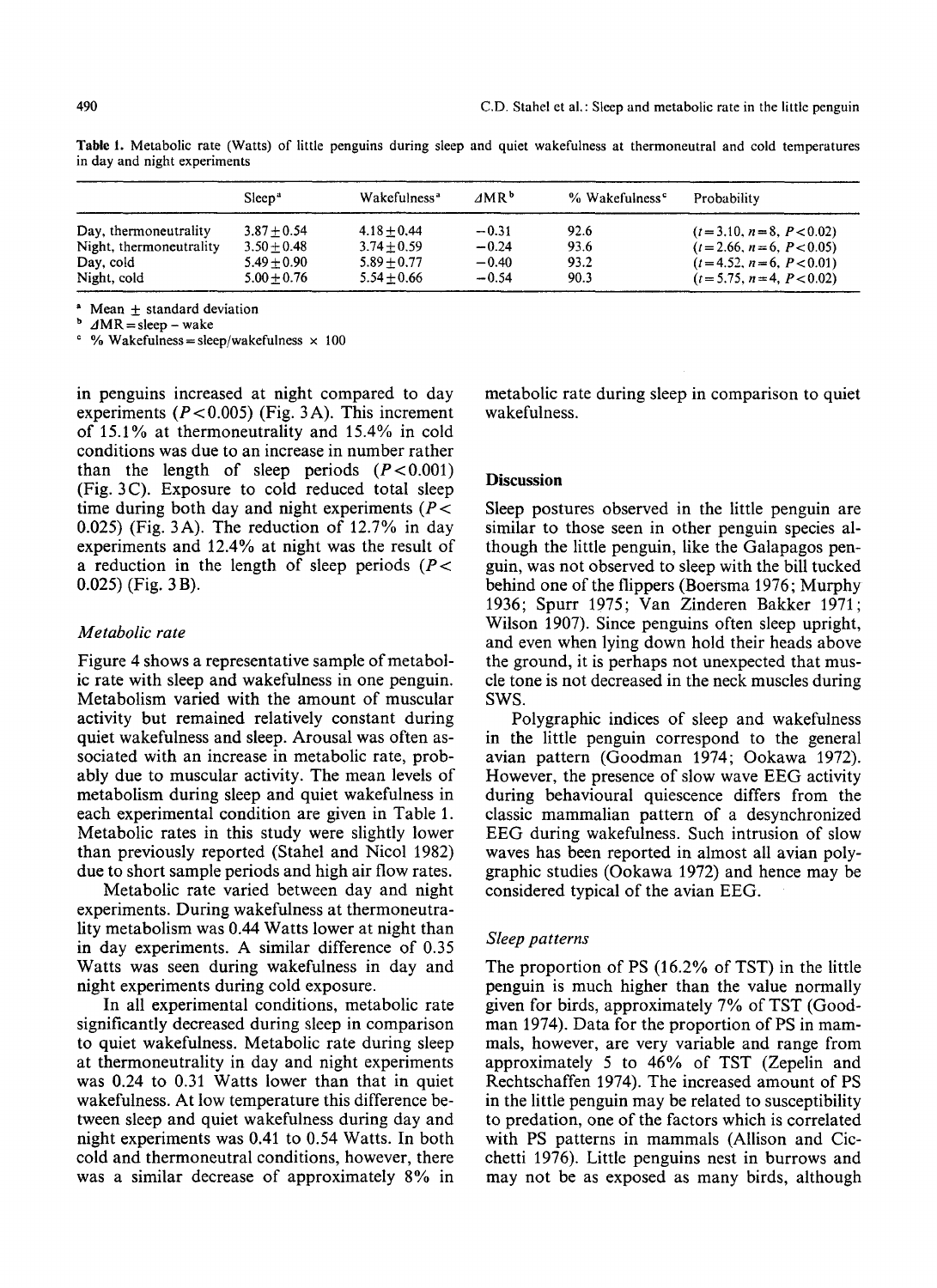C.D. Stahel et al. : Sleep and metabolic rate in the little penguin 491

the burrowing owl has a PS component of only 5% of TST (Berger and Walker 1972).

Although sleep parameters in this study were recorded from four-hour experiments rather than 24 h periods, it appears that sleep patterns of little penguins are more evenly distributed between day and night than in many birds (Tymicz et al. 1975; Walker and Berger 1972). The lower proportion of sleep at night does not appear to be due to lack of acclimation to recording conditions since penguins also showed increased sleep time during the day when compared to the general avian pattern. This difference may also be related to predatory danger as the burrowing owl has considerable amounts of sleep during the activity phase of its circadian rhythm (Berger and Walker 1972). Conversely, although feeding at sea during the day, little penguins do not appear to be completely diurnal in their activity patterns since considerable social activity occurs at night around their burrows (Warham 1958).

King and gentoo penguins come ashore after feeding trips during the late afternoon and return to the sea at first light (Stonehouse 1960; Van Zinderen Bakker 1971). In the continuous daylight of the Antarctic summer nesting Adelie penguins show no single period of rest, but are active throughout the 24 h (Spurr 1978). However, when not breeding or moulting, many penguin species spend three to four months at a time at sea (Stonehouse 1967). Penguins at sea may employ both nocturnal and diurnal feeding patterns since krill (associated with squid and fish) rise to the surface at night (C.R. Brown, personal communication; Croxall and Prince 1980). Little penguins in southern Tasmania disperse from their rookeries after breeding and moulting (Hodgson 1975). If little penguins sleep at sea during this time, then sleep patterns may reflect those seen in cold air temperatures rather than at thermoneutrality due to the thermal load of immersion (Stahel and Nicol 1982).

The decrease in total sleep time observed with acute exposure to cold in the little penguin agrees with studies on cats (Parmeggiani and Rabini 1970) and rodents (Sakaguchi et al. 1979; Schmidek et al. 1972). By contrast, chronic exposure to cold in one ringed turtle dove resulted in an increase in total sleep time (Walker et al. 1981). The ringed turtle dove, however, exhibits shallow torpor and hence may preserve normal sleep patterns in response to cold stress, as has been found in mammalian hibernators (Haskell etal. 1979; Walker et al. 1983).

Contrary to the mammalian pattern in which

the decrease in sleep time appears to be predominantly due to a decrease in the proportion of PS, the duration of PS episodes and the ratio of PS to SWS in penguins remained relatively constant in cold compared to thermoneutral temperatures. Sakaguchi et al. (1979) concluded that the decrease in PS in cold exposed kangaroo rats is the result of a decrease in the number of transitions from SWS to PS due to both altered central thermoregulatory drive and cold peripheral stimuli.

The lack of selective reduction in PS with cold exposure in the little penguin may be due to the very short duration of PS episodes. Thermoregulation is severely suppressed during paradoxical sleep in mammals (Heller and Glotzbach 1977; Parmeggiani 1980) and birds (Graf et al. 1980). The short duration of PS characteristic of birds suggests that there is little chance for body temperature to drift in these periods and hence it would be unnecessary to differentially control SWS and PS in response to cold stimuli.

Cold exposure in pigeons at night results in a ratio of PS to TST of 10% (Graf et al. 1983), a value similar to the proportion of 7% of TST that pigeons spent in PS in normative sleep studies (Van Twyver and Allison 1972; Walker and Berger 1972). However, when body temperature is drastically lowered with spinal warming, the proportion of PS is reduced to about 2% of TST (Graf et al. 1983). Similarly, during shallow torpor in the ring necked dove, PS is successively reduced concomitant with a decrease in feathered skin temperature (Walker et al. 1981). Such results indicate that during hypothermia there does appear to be an association between peripheral cold stimuli and the amount of PS although this would not be expressed in normal conditions.

### *Metabolic rate*

The variation in metabolic rate between day and night experiments was not simply the result of sleep. In awake birds at thermoneutrality there was still a difference in metabolism (0.4 Watts) between day and night although the prevalence of sleep at night accentuates this difference. Aschoff (1982) recently provided a predictive equation for the range in circadian oscillation of metabolism with weight in birds. A hypothetical one kilogram bird would be expected to decrease its resting metabolic rate at thermoneutrality by 0.7 Watts between day and night (units converted from original report), a difference almost twice that found between wakefulness during day and night in this study. If it is argued that data from birds at night in Aschoffs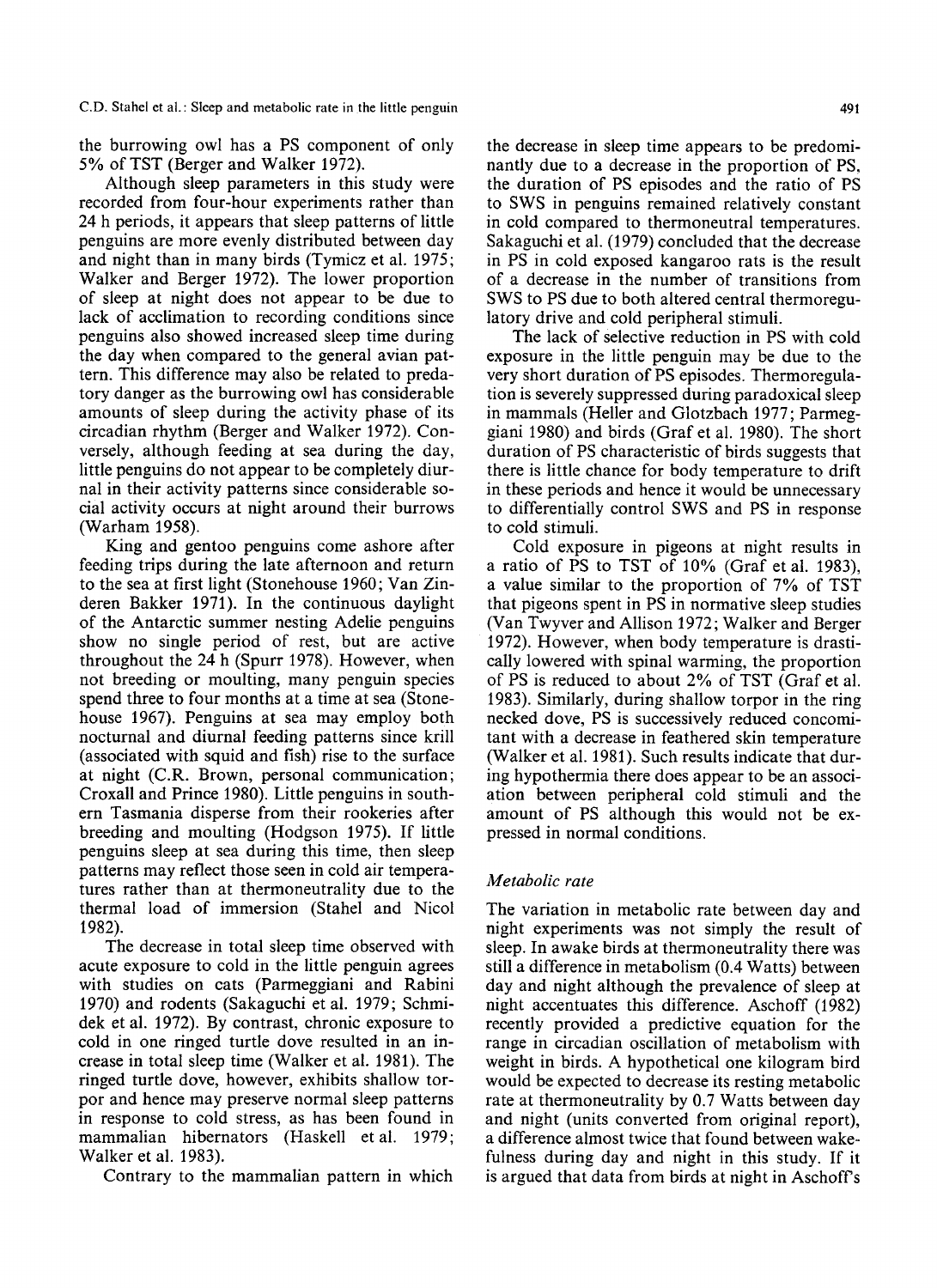492 C.D. Stahel et al. : Sleep and metabolic rate in the little penguin

compilation were likely to represent sleep, then comparing the difference between wakefulness during the day and sleep at night in the little penguin gave a value of 0.68 Watts which is similar to the empirical prediction.

There have been few studies which have directly investigated metabolic heat production and sleep in birds. Larochelle et al. (1982) found that black vultures sleeping with their head under a wing at relatively low air temperature (10  $^{\circ}$ C) had a lower heat production than awake birds at this temperature. This difference was ascribed by the authors to reduction of surface area by postural adjustments. At higher ambient temperatures this type of sleep posture would, in addition, reduce respiratory evaporative heat loss since inspired air temperature would be increased in relation to ambient and the birds would be rebreathing air of higher moisture content (Grant and Whittow 1983). In general terms, species (primarily mammalian) which have a relaxed sleeping posture would also decrease metabolism as the result of a decrease in muscle postural activity from that seen in quiet wakefulness (for example Jacobsen et al. 1964). Since the sleep posture of the little penguin in these experiments was not greatly different from that seen during quiet wakefulness, it is unlikely that the decrease in metabolic rate during sleep was due to postural changes.

In addition to behavioural means of heat conservation, thermal manipulation of the hypothalamus in small mammals has shown that autonomic thermoregulatory responses decrease during sleep (Heller and Glotzbach 1977). In birds extracerebral thermal receptors, particularly in the spinal cord, provide the dominant feedback loop for control of thermoregulation (Simon et al. 1976; see also an extensive review by Necker 1981). Cooling the spinal cord of pigeons demonstrated a decrease in the threshold for metabolic heat production during sleep (Graf et al. 1980). The similar suppression of metabolic rate during sleep in the little penguin in day and night experiments at different temperatures suggests that sleep represents a constant decrease in the set point for thermoregulation.

# *Energetic significance of sleep*

It has been proposed that one of the major functions of sleep is to conserve energy (Allison and Van Twyver 1970; Berger 1975; Snyder 1966; Walker and Berger 1980). Evidence for this view, however, is mainly based on indirect arguments such as the presumed absence of sleep in ectotherms, appearance of sleep coincident with homeothermy in young animals, correlation between sleep time and body size, and hibernation as an extension of SWS (Walker and Berger 1980; Zepelin and Rechtschaffen 1974).

Suppression of thermoregulatory responses during sleep can also be viewed as an energy conserving mechanism. However, there are relatively few studies which have measured metabolic rate during sleep in comparison to quiet wakefulness without thermal manipulation of the central nervous system. Unfortunately, many papers are variously complicated by circadian effects, and the lack of data for quiet wakefulness or activity during wakefulness (Brebbia and Altschuler 1965; Haskell et al. 1981; Passmore and Durnin 1955; Roussel and Bittel 1979; Webb and Hiestand 1975).

The effect of sleep on nocturnal energy expenditure in sheep at thermoneutrality was examined by Toutain et al. (1977). Metabolic rate decreased by approximately 10% between sheep lying awake and during SWS and PS. However, when the decrease in metabolic rate during sleep is related to total daily sleep duration, Toutain et al. concluded that the direct effect of sleep on energy expenditure was less than 2%. Passmore and Durnin (1955) suggested that sleep in fasting man is associated with a decrease in approximately 7% but also noted that this is a very small proportion of daily energy expenditure.

A similar argument can be applied in this study to the sleep related decrease in metabolic rate and amount of sleep in the little penguin. Assuming a 12L: 12D light cycle and that sleep patterns and metabolic rates in this study are representative of this hypothetical circadian rhythm, then it can be calculated from Fig. 3 and Table 1 that a resting awake little penguin at thermoneutrality would expend ca. 330 kJ/day. If this bird did not sleep at all, energy expenditure would increase by 2.4% compared to the normal value. Conversely, if the penguin spent all its time asleep, daily energy costs would be 4.7% less than the normal value.

Although the ubiquity of sleep implies that it provides some essential (albeit unknown) functions, this simplistic model suggests that the reduction in metabolic rate with sleep represents only a marginal suppression in overall energy expenditure of a resting penguin at thermoneutrality. There is even less chance for sleep to conserve energy in cold conditions since total sleep is much less than at thermoneutrality. Moreover, applying the same reasoning as above to the influence of the circadian rhythm, assuming sleep times remain unchanged but where metabolic rate is expressed for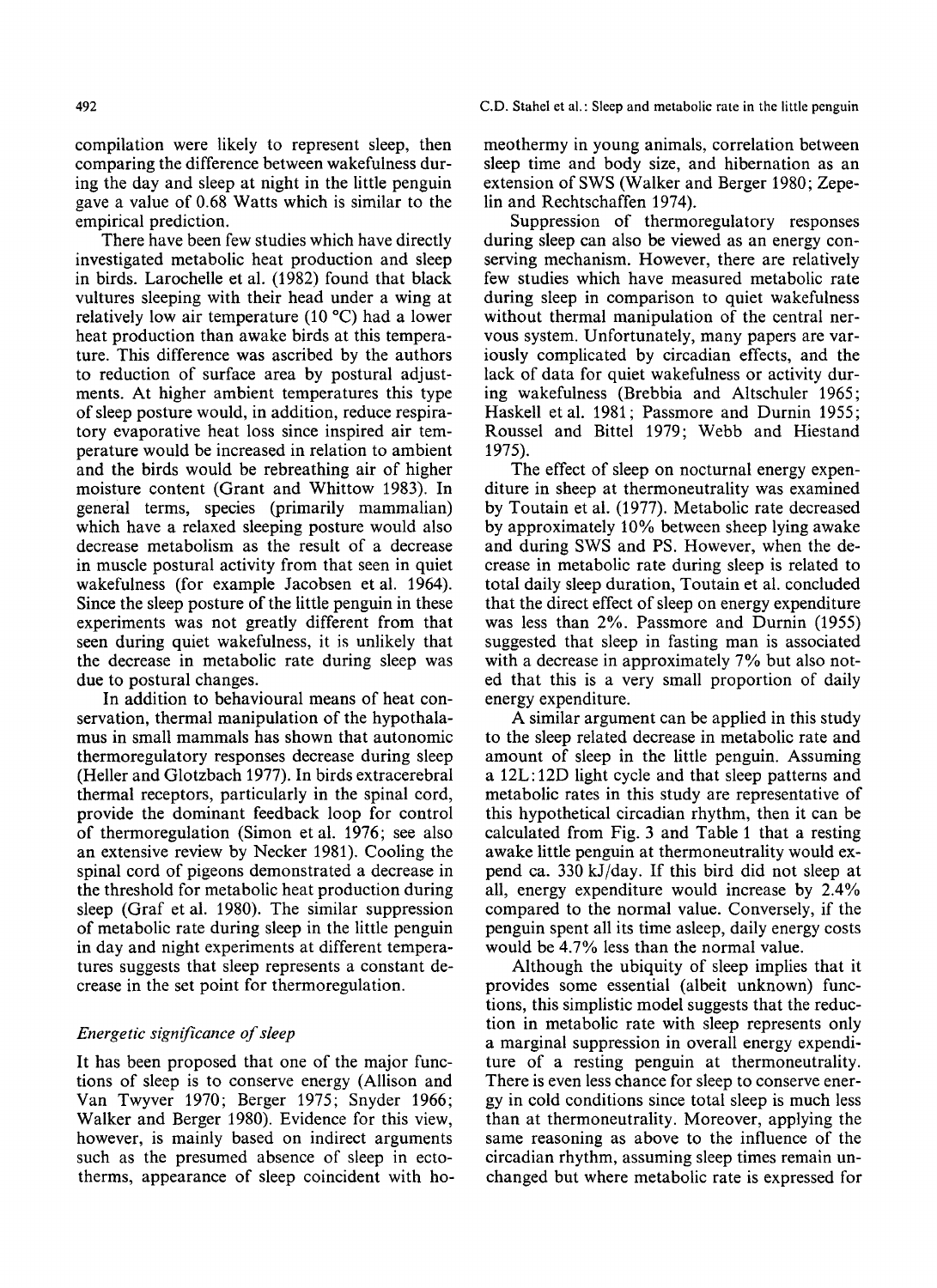C.D. Stahel et al.: Sleep and metabolic rate in the little penguin 493

day-time values only, there would be an increase in daily energy cost of 5.3% with respect to the normal value. The increment in metabolism upon hypothetical abolition of the circadian rhythm would be approximately twice that seen with the loss of sleep.

In general terms sleep-associated energy savings primarily depend upon total sleep time which must be balanced against the costs of not expending time and energy on other variables in the energy budget. Such energy savings may be of more proximate importance in birds that spend most of the rest phase of their diurnal cycle asleep when there is little opportunity to forage. Further, during periods of enforced starvation sleep may extend limited energy reserves (Walker et al. 1981). In this context sleep is greatly enhanced during the moultfast of the Little Penguin where energetic demands are met by previously stored fat reserves (Stahel, unpublished observations).

*Acknowledgements.* We thank A. Ryan and B. Hale for assistance with implanting the penguins. We also thank the Tasmanian National Parks and Wildlife Service for permission to possess penguins. C.D. Stahel was in receipt of a Commonwealth Post-Graduate Research Award. This study was supported by grants from the Australian Research Grants Committee and the University of Tasmania.

#### **References**

- Allison T, Cicchetti DV (1976) Sleep in mammals: Ecological and constitutional correlates. Science 194:732-734
- Allison T, Van Twyver H (1970) The evolution of sleep. Nat Hist 79: 56-65
- Aschoff J (1982) The circadian rhythm of body temperature as a function of body size. In: Taylor CR, Johansen K, Bolis L (eds) A companion to animal physiology. Cambridge University Press, Cambridge, pp 173-188
- Berger RJ (1975) Bioenergetic functions of sleep and activity rhythms and their possible relevance to aging. Fed Proc 34: 97-102
- Berger RJ, Walker JM (1972) Sleep in the burrowing owl (Speo*tyto cunicularia hypugaea).* Behav Biol 7:183-194
- Boersma PD (1976) An ecological and behavioural study of the galapagos penguin. Living Bird 15:43-93
- Brebbia DR, Altschuler KZ (1965) Oxygen consumption rate and electroencephalographic stage of sleep. Science 150:1621-1623
- Croxall JP, Prince PA (1980) Food, feeding ecology and ecological segregation of seabirds at South Georgia. Biol J Linn Soc 14:103-131
- Goodman IJ (1974) The study of sleep in birds. In: Goodman IJ (ed) Birds: brain and behaviour. Academic Press, New York, pp 133-152
- Graf R (1980a) Diurnal changes of thermoregulatory functions<br>in pigeons. I. Effector mechanism. Pflügers Arch I. Effector mechanism. Pflügers Arch 386:173-179
- Graf R (1980 b) Diurnal changes of thermoregulatory functions in pigeons. II. Spinal thermosensitivity. Pflügers Arch 386:181-185
- Graf H, Heller HC, Rautenberg W (1980) Thermoregulatory effector mechanism activity during sleep in pigeons. In : Szelenyi Z, Szekely M (eds) Advances in physiological sciences 32, Contributions to thermal physiology, Academiai Klado, Budapest/Pergamon Press, Oxford, pp 225-227
- Graf R, Heller HC, Sakaguchi S (1983) Slight warming of the spinal cord and the hypothalamus in the pigeon: effects on thermoregulation and sleep during the night. J Therm Biol 8 : 159-161
- Grant GS, Whittow GC (1983) Metabolic cost of incubation in the laysan albatross and bonin petrel. Comp Biochem Physiol 74A: 77-82
- Haskell EH, Walker JM, Berger RJ (1979) Effects of cold stress on sleep of a hibernator, the golden mantled ground squirrel *(C. lateralis).* Physiol Behav 23 : 1119-1121
- Haskell EH, Palca JW, Walker JM, Berger RJ, Heller HC (1981) Metabolism and thermoregulation during stages of sleep in humans exposed to heat and cold. J Appl Physiol, Resp Environ Exercise Physiol 51:948-954
- Heller HC, Glotzbach SF (1977) Thermoregulation during sleep and hibernation. In: Robertshaw D (ed) Int Rev Physiol, vol 15, Environmental physiology II. University Park Press, Baltimore, pp 147-188
- Hodgson A (1975) Some aspects of the ecology of the fairy penguin *Eudyptula minor novaehollandae* (Forster) in southern Tasmania. PhD thesis, University of Tasmania
- Hohtola E, Rintamäki H, Hissa R (1980) Shivering and ptiloerection as complementary cold defence responses in the pigeon during sleep and wakefulness. J Comp Physiol 136:77-81
- Jacobson A, Kales A, Lehmann D, Hoedemaker FS (1964) Muscle tonus in human subjects during sleep and dreaming. Exp Neurol 10:418-424
- Larochelle J, Delson J, Schmidt-Nielsen K (1982) Temperature regulation in the black vulture. Can J Zool 60:491-494
- Murphy RC (1936) Oceanic birds of South America. American Museum of Natural History, New York
- Necker R (1981) Thermoreception and temperature regulation in homeothermic vertebrates. In: Ottoson D (ed) Progress in sensory physiology, vol 2. Springer, Berlin Heidelberg New York, pp 1-47
- Ookawa T (1972) Avian wakefulness and sleep in the basis of recent electroencephatographic observations. Poultry Sci 51 : 1565-1574
- Parmeggiani PL (1980) Temperature regulation during sleep: a study in homeostasis. In: Orem J, Barnes CD (eds) Physiology in sleep. Academic Press, New York, pp 97- 143
- Parmeggiani PL, Rabini C (1970) Sleep and environmental temperature. Arch Ital Biol 108:369-387
- Passmore R, Durnin JVGA (1955) Human energy expenditure. Physiol Rev 35:801-840
- Roussel B, Bittel J (1979) Thermogenesis and thermolysis during sleeping and waking in the rat. Pfliigers Arch 383 : 225-231
- Sakaguchi S, Glotzbach SF, Heller HC (1979) Influence of hypothalamic and ambient temperature on sleep in kangaroo rats. Am J Physiol 237:R80-R88
- Schmidek WR, Hoshino K, Schmidek M, Timo-laria C (1972) Influence of environmental temperature on the sleep wakefulness cycle in the rat. Physiol Behav 8:363-371
- Simon E, Simon-Opperman C, Hammel HT, Kaul R, Maggert J (1976) Effects of altering rostral brain stem temperature on temperature regulation in the Adelie penguin, *Pygoscelis adeliae.* Pfliigers Arch 362 : 7-13
- Snyder F (1966) Towards an evolutionary theory of dreaming. Am J Psychiatr 123 : 121-136